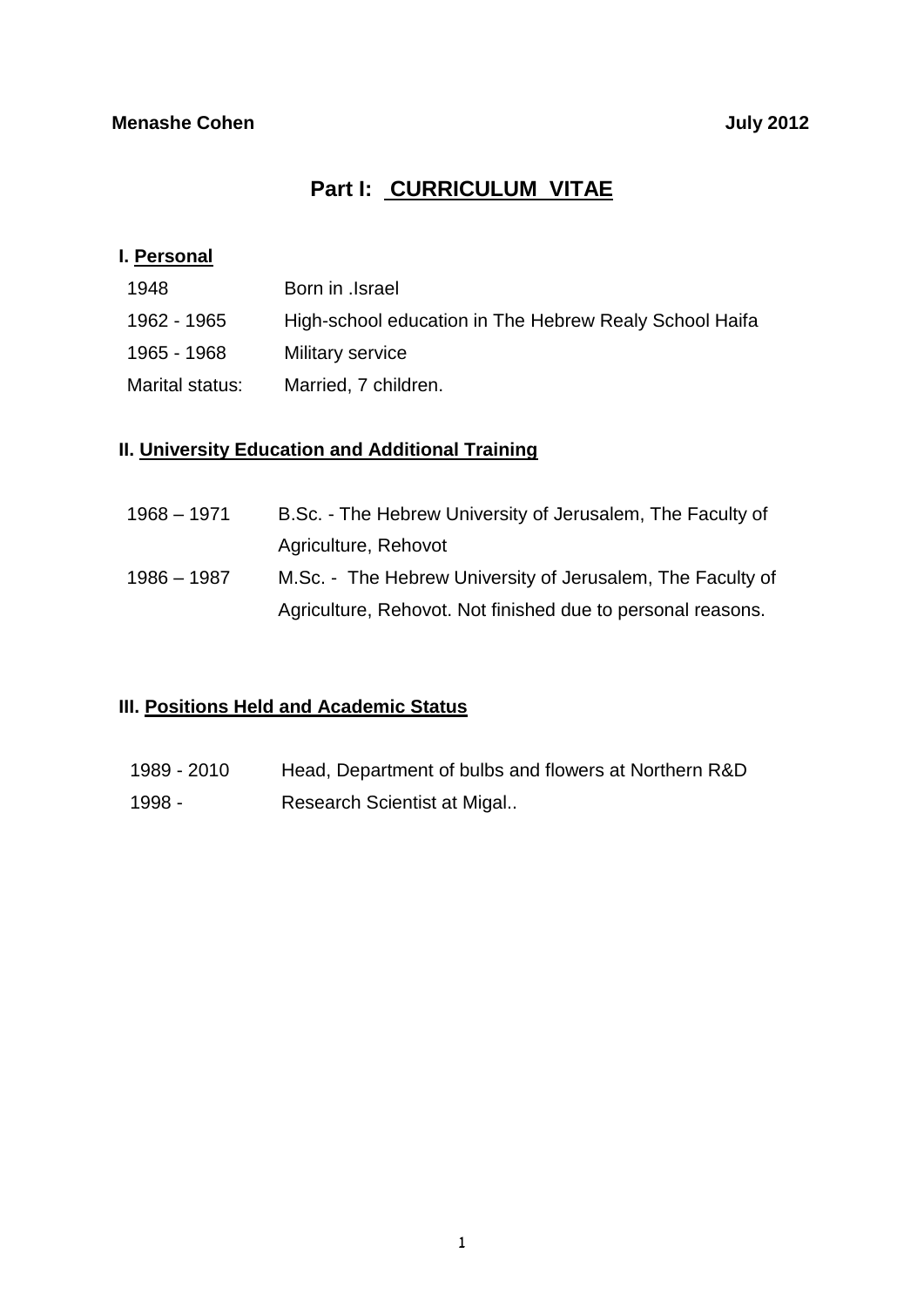# **V. Membership in Scientific and Agricultural Committees**

# **A. Local**:

| $1990 - 2000$ | - Israeli committee for geophytes,            |
|---------------|-----------------------------------------------|
|               | - Israeli committee for new ornamental crops, |
|               | - Committee of Golan Heights flowers growers. |

## **VII. Participation in International Meetings**

-

| 2004 | "Crop management, postharvest treatment and marketing of                          |  |  |  |
|------|-----------------------------------------------------------------------------------|--|--|--|
|      | flower bulbs crops". Argentina, Neuquen                                           |  |  |  |
|      | - 2 invited lectures at the opening session of the conference:                    |  |  |  |
|      | Introduction of Geophyte crops to Farms in the Northern                           |  |  |  |
|      | Region of Israel                                                                  |  |  |  |
|      | Production of Tulips and Lilium longiflorum Bulbs in Israel                       |  |  |  |
|      | Member on a panel at the closing session of the conference                        |  |  |  |
|      | .Full reimbursement.                                                              |  |  |  |
| 2008 | 13 <sup>th</sup> International Protea Association Conference & IXth International |  |  |  |
|      | Protea Working Group Symposium. South Africa, Stellenbosch                        |  |  |  |
|      | Speaker:                                                                          |  |  |  |
|      | Annual development of 'Safari Sunset': florogenesis and resource                  |  |  |  |
|      | allocation.                                                                       |  |  |  |
| 2010 | 28 <sup>th</sup> International Horticultural Congress Portugal, Lisbon            |  |  |  |
|      | X International Protea research group symposium                                   |  |  |  |
|      | 15 <sup>th</sup> International Protea Association general meeting                 |  |  |  |
| 2010 | 2 <sup>nd</sup> international symposium on the genus Lilium. Italy, Pescia.       |  |  |  |
| 2012 | 11 <sup>th</sup> international symposium on flower bulbs and herbaceous           |  |  |  |
|      | perennials. Turkey, Antalya. Poster presenter                                     |  |  |  |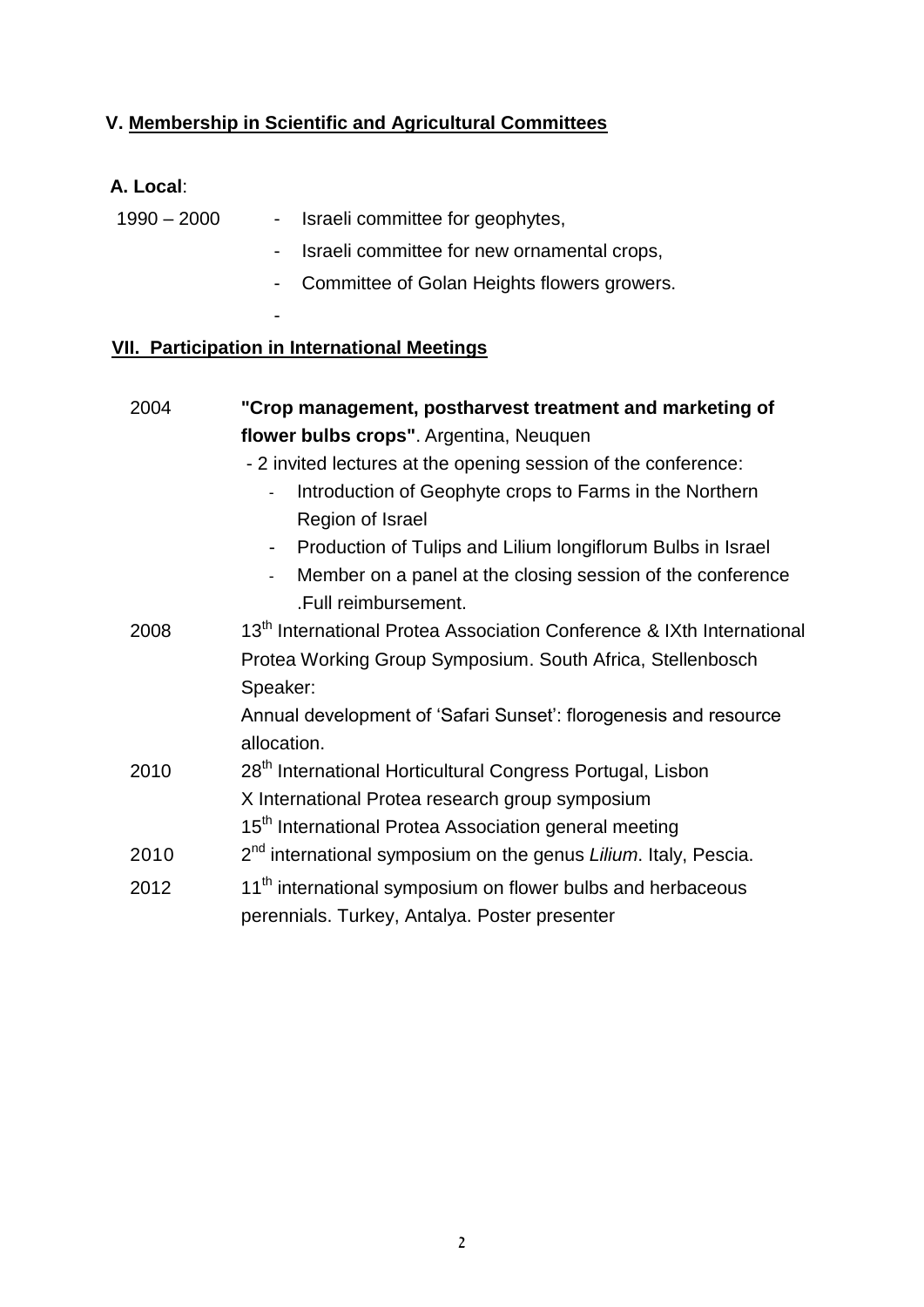### **XI. Research Grants**

### **(A) International Competitive Grants**

2009 IPA (International Protea Association) grant. *Title*: Leucadendron 'Safari Sunset': Optimization of pre- and postharvest management for quality improvement of the cut branches following prolonged sea transport. Cooperative Investigator, for 3 year. Budget: Total -  $\epsilon$  20,000 / year; Researcher's part:  $\epsilon$  2,000 / year.

## **(B) National Competitive Grants**

### **Principal Investigator,**

- 1998 Chief Scientist of the Ministry of Agriculture. Title: Development of an
- 2000 economic protocol to minimize virus spread in lily propagation fields. . Budget:
- 1999 Chief Scientist of the Ministry of Agriculture. Title: Introduction of
- 2001 Leucadendron (Proteaceae).Budget:.
- 2002 Chief Scientist of the Ministry of Agriculture. Title: Development of a water
- 2004 saving technology for geophytes and riverbank plants in the Hulla valley. Budget:
- 2002 2004 Chief Scientist of the Ministry of Agriculture. Title: Introduction of geophytes from natural populations of South Africa **.**

Budget: 180,000 NIS

- 2003 Chief Scientist of the Ministry of Agriculture . Title: Training the 'Safari
- 2005 Sunset' crop for a high and qualitative yield. Budget: 405,000 NIS
- 2005 Chief Scientist of the Ministry of Agriculture . Title: Introduction of new
- 2007 woody crops, with chilling demands, for diversifying the products' basket, of the flowering plantation, in the Galilee & Golan Heights. Budget: 240,000 NIS.
- 2005 Chief Scientist of the Ministry of Agriculture. Title: Factors that involve in the
- 2007 ripening of 'Safari Sunset' stems. Budget 240,000 NIS
- 2006 Chief Scientist of the Ministry of Agriculture. Title: Development of a protocol
- 2008 for new cultivars and clones of Leucadendron as cut flower and pot plant products. Budget: 300,000 NIS

3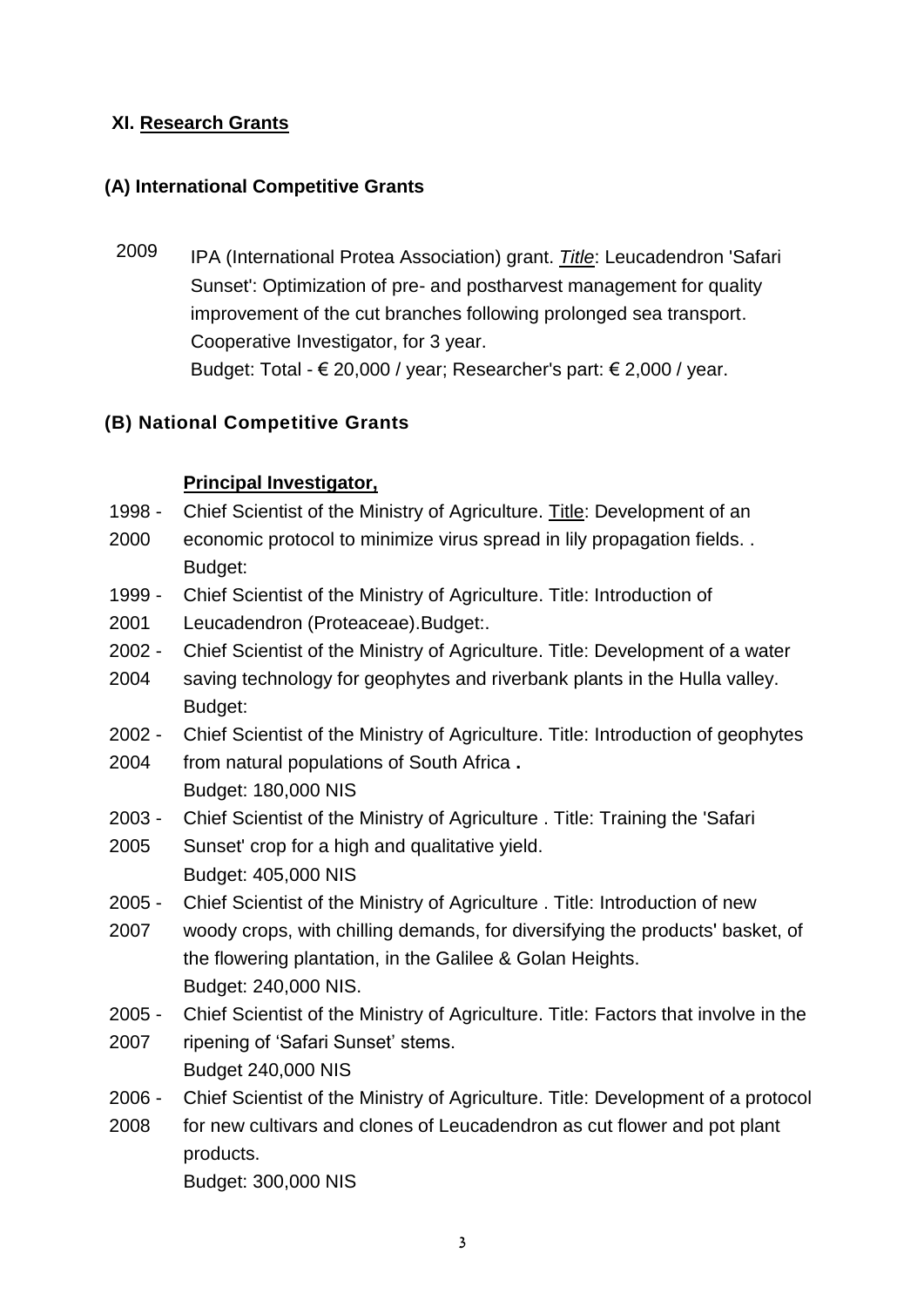- 2007 Chief Scientist of the Ministry of Agriculture. Title: Development of new
- 2009 cultivars of *Lilium longiflorum*. Budget: 245,000 NIS
- 2007 Chief Scientist of the Ministry of Agriculture. Title: Production of Iris
- 2009 rhizomes as a new agricultural activity in the Hula valley. Budget: 270,000 NIS
- 2008 Chief Scientist of the Ministry of Agriculture. Title: Understanding the factors
- 2010 responsible for leaf blackaning and dessication in 'Safari Sunset' branches during transport and developing means to prevent them. Budget: 189,000 NIS
- $2009 -$ Chief Scientist of the Ministry of Agriculture. Title: Leucadendrons in pots:
- 2011 development of technology for series of new products for export. Budget: 227,000 NIS
- $2010 -$ Chief Scientist of the Ministry of Agriculture. Title: Strategy for development
- 2012 and production of new ornamental crops in Northern Israel for the international markets. Budget: 588,000 NIS
- $2010 -$ Chief Scientist of the Ministry of Agriculture. Title: Development of
- 2012 technologies for production, propagation and flowering of *Lilium formolongi* as new crop for export and domestic market. Budget: 405,000 NIS
- $2012 -$ Chief Scientist of the Ministry of Agriculture. Title: Development of a
- 2014 dynamic model for chilling requirements for in soil- planted Peony. Budget: 360,000 NIS
- $2012 -$ Chief Scientist of the Ministry of Agriculture. Title: Development of
- 2014 geophytes with cold requirements as new potted plants: technologies of propagation and cultivation. Budge: 405,000 NIS

### **Cooperating Investigator,**

- 1999 2001 Chief Scientist of the Ministry of Agriculture . Title: Dormancy and growth in Peony.,
- 1999 Chief Scientist of the Ministry of Agriculture . Title: Production of Flowering
- 2001 Branches of Deciduous Trees, as Cut Flowers.
- 2000 Chief Scientist of the Ministry of Agriculture . Title: Respond of
- 2002 Leucadendron plants to irrigation rate and frequency in Northern Israel. .
- 2001 Chief Scientist of the Ministry of Agriculture . Title: Evaluation of geophites
- 2003 from Kazakhstan and Central Asia in Israel.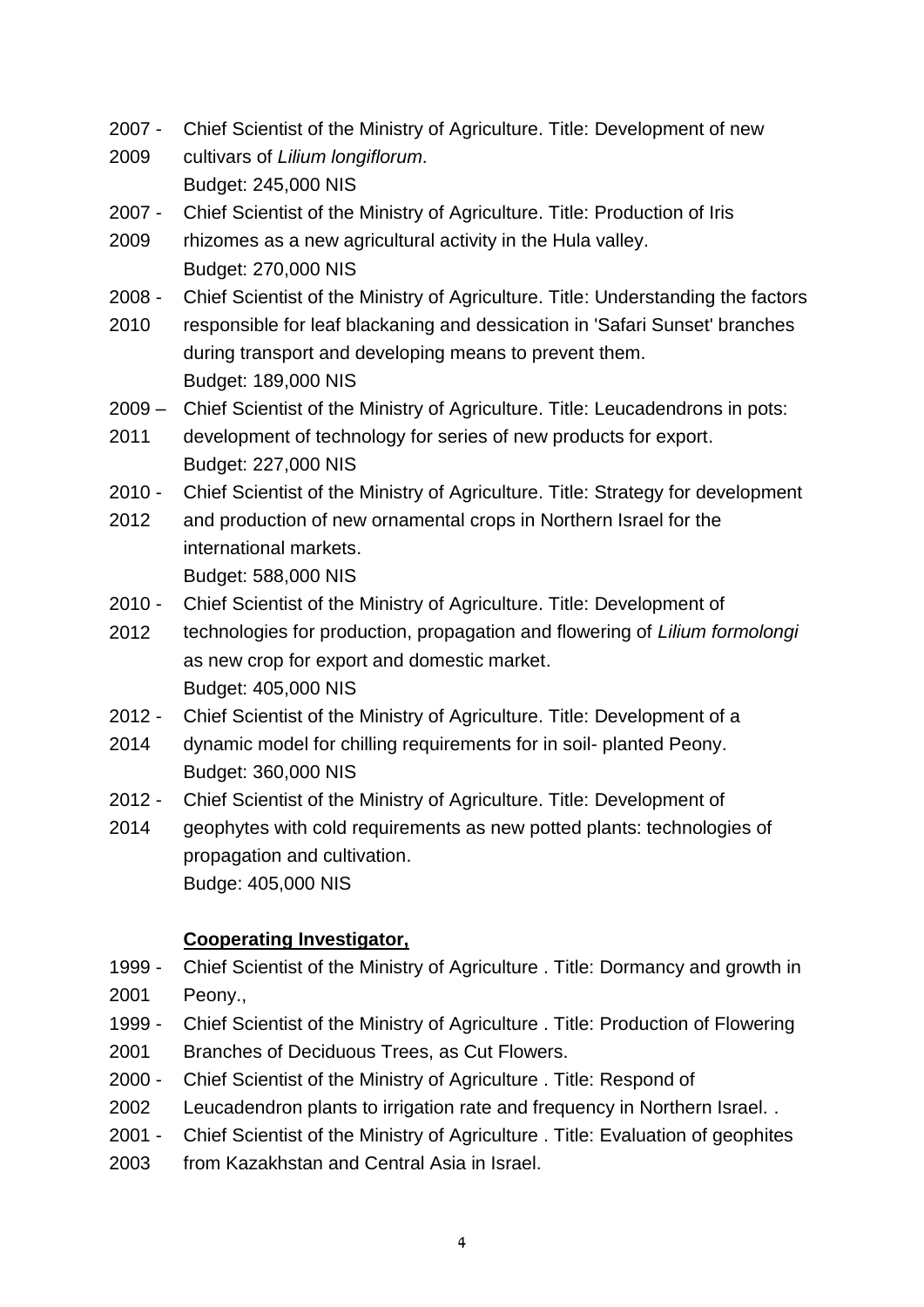- 2001 Chief Scientist of the Ministry of Agriculture . Title: Development of system
- 2003 for tulip bulb production for export.
- 2002 Chief Scientist of the Ministry of Agriculture . Title: Peony: physiology and
- 2004 cutting propagation.
- 2003 Chief Scientist of the Ministry of Agriculture . Title: Water and fertilization
- 2005 management of 'Safari Sunset' under deficit irrigation.
- 2003 Chief Scientist of the Ministry of Agriculture . Title: Peony: Improving cut
- 2005 flowers quality by examining the effects of growth conditions and developing postharvest treatments. .
- 2003 2006 Chief Scientist of the Ministry of Agriculture . Title: Harvesting systems for Safari Sunset flowers.
- 2007 Chief Scientist of the Ministry of Agriculture . Title: Growing Peony as
- 2009 perennial crop: environmental effect of the assimilate translocation and quality of underground crowns and flowers. Budget – 300,000 NIS.
- 2008 Chief Scientist of the Ministry of Agriculture . Title: Root and crown
- 2010 pathogens of Paeonia lactiflora and their management.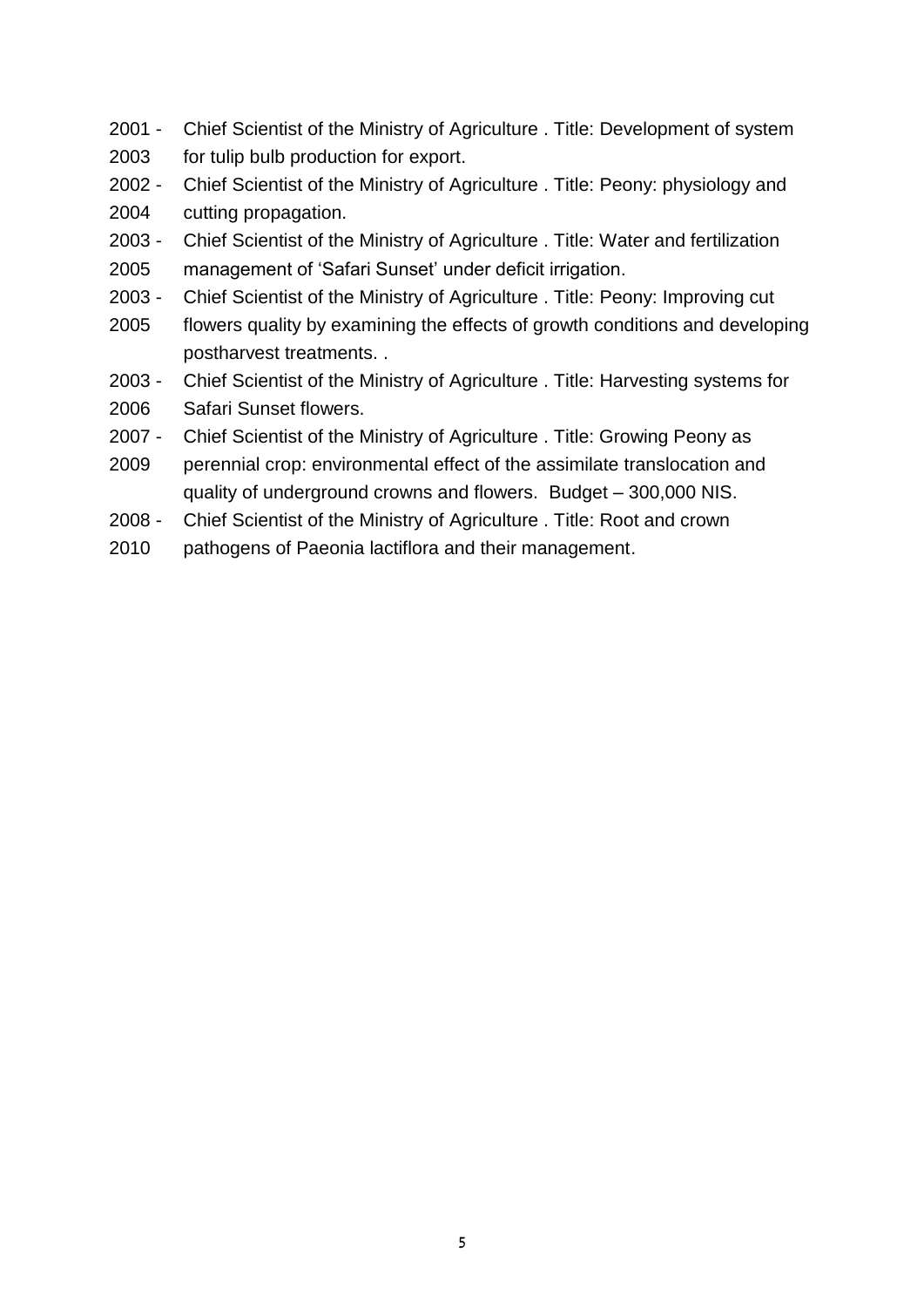# **Part II: LIST OF PUBLICATIONS**

### **1.** *Articles in reviewed journals.*

- 1. Degani C, **Cohen M**, Gazit S., and Ruth El-Batsri R (1992) PGI Isozyme Diversity and Its Genetic Control in Mango *Hortscience* 27(3):252-254.
- **2.** Halevy A. H., Levi M., **Cohen M**. and V. Naor (2002). Evaluation of methods for flowering advancement of herbaceous peonies. *HortScience,* 37(6): 885-889.
- **3**. B. Zion, A. Weisblum, L. Reshef, R. Regev, M. Levi, **M. Cohen**, Y. Steinmetz, M. Lev (2007). Mechanical harvesting of leucadendron flowers. *Applied Engineering in Agriculture* Vol. 23(4): 425-431

# *2. Publications in Acta Horticulture*

- **1** Kamenetsky, R., Barzilay, A. and **Cohen, M**. (2007). Herbaceous peony for cut flower production: flowering physiology and cultivation techniques *Acta Hort*. 755:121-126
- **2**. **Cohen, M**., Zemach, H., Ben-Jaacov, J. and Kamenetsky, R. 2010. Annual development and florogenesis of Leucadendron 'Safari Sunset' in Israel. *Acta Hort. (ISHS)* 869:87-96

# *3. Booklets in Hebrew (Published by Northern R&D),*

- **1**. **M. Cohen** (editor) (2001). Northern R&D flowers department activities. 75 pages.
- **2**. **M. Cohen** (editor) (2002). Northern R&D flowers department activities. 84 pages.
- **3. M. Cohen** (2002). Peony: Economic development in the Golan Heights and the Galilee. 13 pages.

# *4. Articles in Non-Reviewed Journals in Hebrew*

**1.** Meir, S., Philosoph-Hadas, S., Salim, S., Parzelan, Y., **Cohen, M.** and Ran, Y. (2005).

Peony part 1: Effect of grower's storage conditions (from harvest to transport) and packing conditions for air transport on quality of cut flowers cvs. 'Douchesse de Nemours' and 'Sarah Bernhardt' during vase life.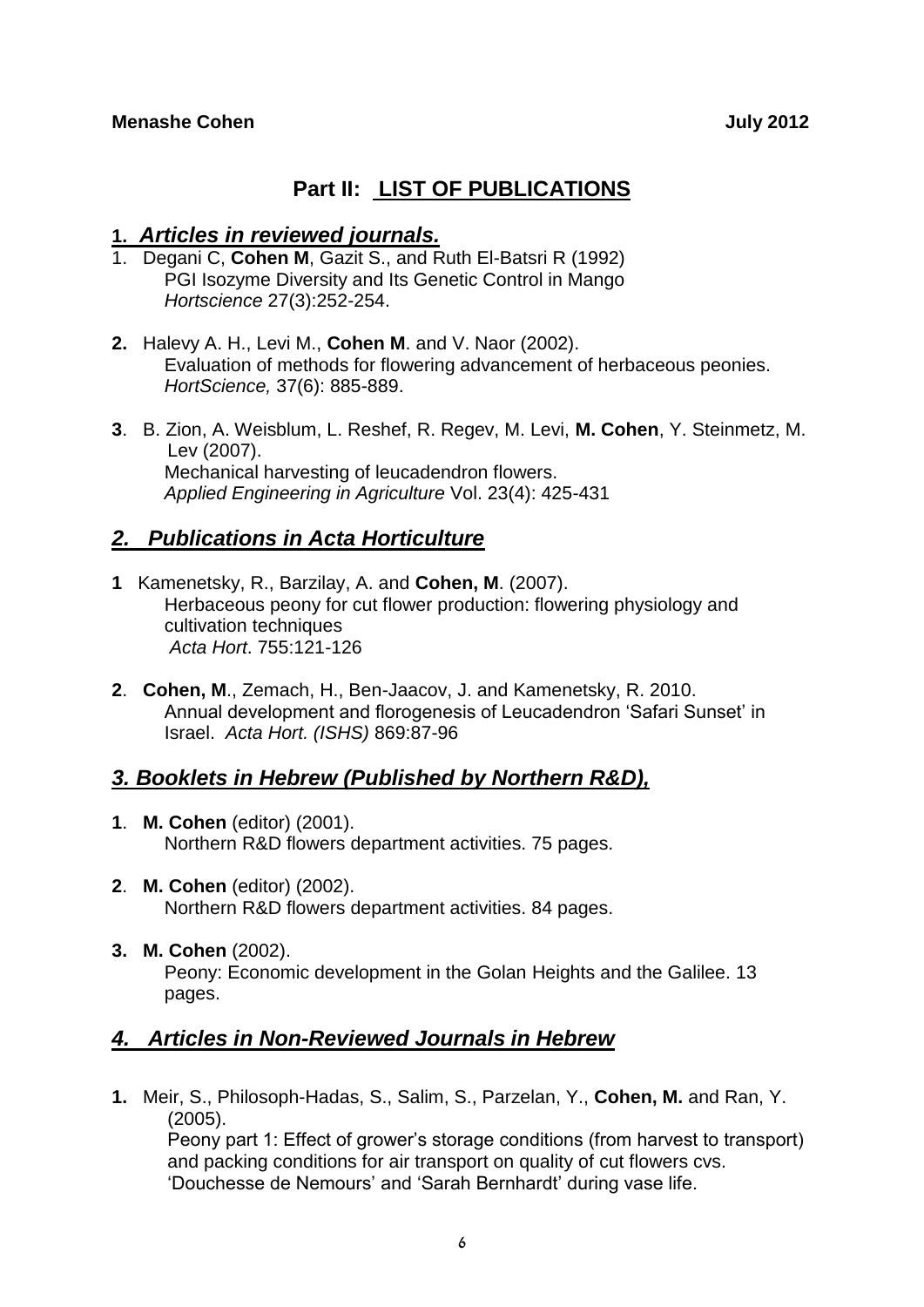http:/www.mop-zafon.org.il/lab/flower/0058.pdf; 12 pages.

**2.** Meir, S., Philosoph-Hadas, S., Salim, S., Parzelan, Y., **Cohen, M.** and Ran, Y. (2005).

Peony part 2: Effect of growth conditions, growth methods, growth region and temperature regimes on quality of cut flowers cvs. 'Douchesse de Nemours' and 'Sarah Bernhardt' during vase life.

http:/www.mop-zafon.org.il/lab/flower/0059.pdf; 9 pages.

- **3.** Meir, S., Philosoph-Hadas, S., Salim, S., Parzelan, Y., Kamenetsky, R., Barzilay, A. and **Cohen, M.** (2005). Peony part 3: Effect of temperature regimes during growth in the phytotron on quality of cut flowers during vase life. http:/www.mop-zafon.org.il/lab/flower/0060.pdf; 4 pages.
- **4.** Meir, S., Philosoph-Hadas, S., Salim, S., Perzelan, J., **Cohen, M.,** Ran, Y., Finkelstein, S. and Zilber, A. (2006). Peony: Improving cut flowers quality by examining the effects of growth conditions and developing postharvest treatments - a report summary. *Olam Haperach*, May Issue: 54.
- **5. Cohen, M.** and Kamenetsky, R. (2007) Development of Peony as commercial crop in Israel. Haklai Israel, 33, p. 18-22
- **6. Cohen, M.,** Shemi, N., Eitan, R., Kamenetsky, R., Philosoph-Hadas, S., and Meir, S. (2008). Seasonal shipment damage in 'Safari Sunset' branches: Causes and possible solutions. *Olam Haperach*, August-September Issue: 56-60.
- **7. Cohen, M.,** Meir, S., Philosoph-Hadas, S., Salim, S., Levi, M., Zilber, A., Shemi, N., Eitan, R. and Kamenetsky, R. (2009). Early flowering in Peony. *Olam Haperach*, April-May Issue: 42-46.
- **8.** Philosoph-Hadas, S., Perzelan, J., Rosenberger, I., Droby, S., **Cohen, M.** and Meir, S. (2009). *Leucadendron* 'Safari Sunset': Developing treatment for improving branch quality following prolonged sea transport. *Olam Haperach*, October-November Issue: 40-44.

# *5. Abstracts*

- **1**. **Cohen, M.**, Zemach, H., Ben-Jaacov, J. and Kamenetsky, R. (2008). Annual development of 'Safari Sunset': florogenesis and resource allocation. *13th International Protea Association Conference & IXth International Protea Working Group Symposium.* Stellenbosch, South Africa
- **2.** Philosoph-Hadas, S., Rosenberger I., Perzelan, Y., **Cohen, M.** and Meir S. (2009). *Leucadendron* 'Safari Sunset': Carbohydrates supply prevents leaf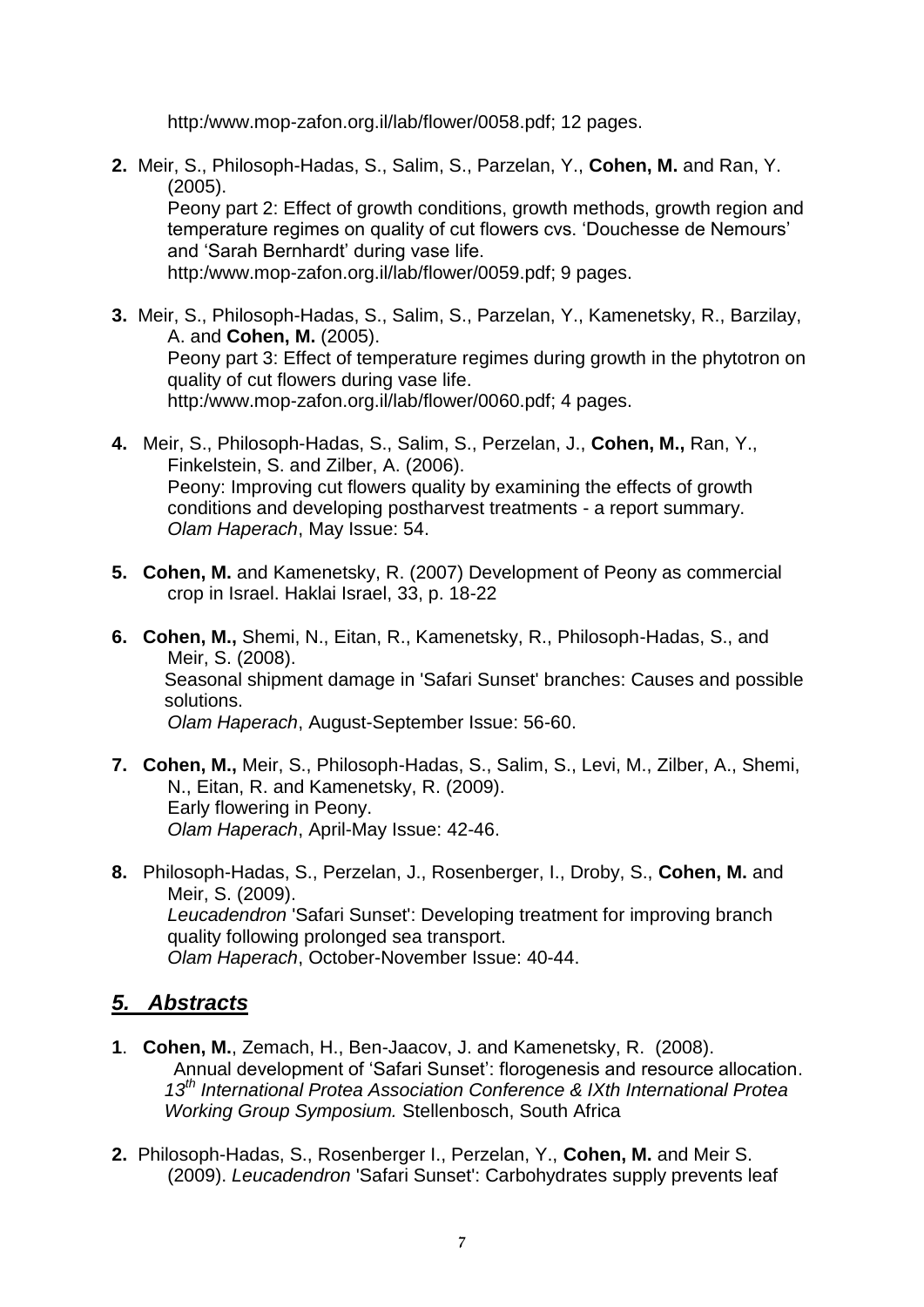blackening in cut branches during prolonged sea shipment. *6 th International postharvest symposium*. Antalya, Turkey**,** P.39, S7- 0.3/PPH/PD 567-OR

- **3.** Philosoph-Hadas, S., Rosenberger I., Perzelan, Y., Zemach, H., Kamenetzky, R., **Cohen, M.** and Meir S. (2010).  *Leucadendron* 'Safari Sunset': Prevention of leaf blackening in cut branches during prolonged sea shipment using improved fertigation regime and carbohydrate supply after harvest. *The 28th International Horticultural Congress (IHC 2010)*, Lisboa, Portugal; Abstract no. S17.012, p. 743.
- **4**. **Cohen, M**., Lahav, T., Luria, G., Shemi, N., Levi, M. and Eitan, R. (2012). Development of new Lilium crops for commercial production in Israel. *11th international symposium on flower bulbs and herbaceous perennials* Antalya, Turkey

# *6. Final research reports (only of major, several year-long projects)*

**1. Cohen, M.,** Gera, A. Rakah, B., Cohen, J., Levi, M., Barchai, O. and Ruso, R., (2000).

Development of an economic protocol to minimize virus spread in lily propagation fields.

*Final Report to The Chief Scientist of The Ministry of Agriculture Fund.* (Grant No. 640-0018-98). 17 pages.

- **2. Cohen, M.,** Ben-Yaakov, J. Shemi, N., Levi, M. and Steinmetz, Y., (2001). Introduction of Leucadendron (Proteaceae). *Final Report to The Chief Scientist of The Ministry of Agriculture Fund.* (Grant No. 596-0167-00). 9 pages.
- **3.** Kamenetsky, R., Barzilay, A., Halevy, A., Erez, A., Ran, Y., Levi, M., **Cohen, M.,** Ben-Nun, Z. and Yablovitz, Z., (2001). Dormancy and growth in Peony. *Final Report to The Chief Scientist of The Ministry of Agriculture Fund.* (Grant No. 256-0547-99). 17 pages.
- **4.** Ran, Y., Halevy, A., Shlomo, E., Meir, S., Philosoph-Hadas, S., Snir, A. and **Cohen, M.,** (2001). Production of Flowering Branches of Deciduous Trees, as Cut Flowers *Final Report to The Chief Scientist of The Ministry of Agriculture Fund.* (Grant No. 596-0166-00). 8 pages.
- **5.** Kamenetsky, R., **Cohen, M.,** Luria, G., Ben Uliel, S., Levi, M., Barzilay, A., and Beizerman, M. (2003). Evaluation of geophttes from Kazakhstan and central Asia in Israel. *Final Report to The Chief Scientist of The Ministry of Agriculture Fund.* (Grant No. 256-0604-01). 13 pages.
- **6.** Kamenetsky, R., **Cohen, M.,** Zemach, H., Ben Uliel, S. and Levi, M., (2003).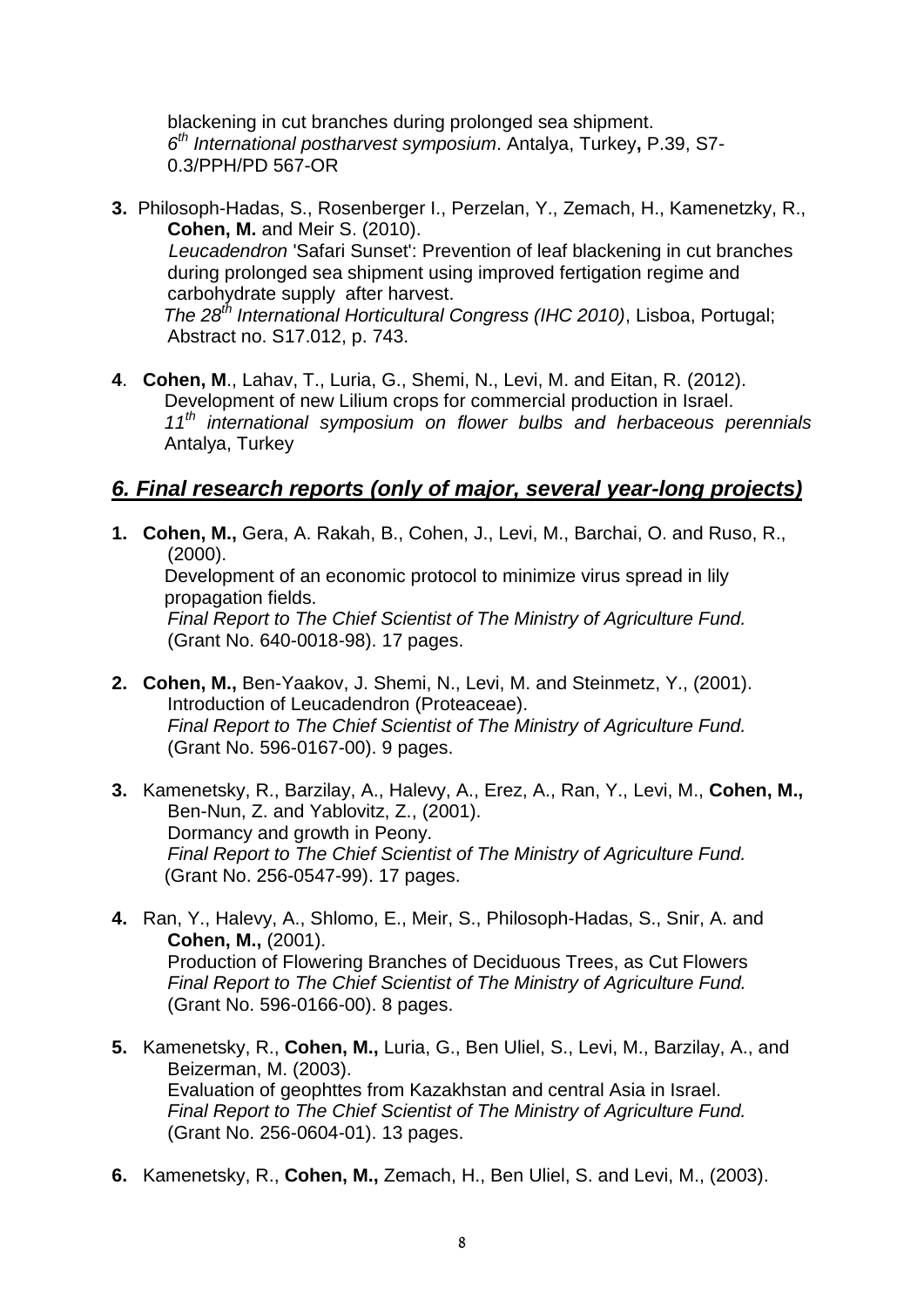Development of system for tulip bulb production for export. *Final Report to The Chief Scientist of The Ministry of Agriculture Fund.* (Grant No. 256-0605-01). 10 pages.

- **7. Cohen, M.,** Luria, G., Yasur, E., Shemi, N. and Tel Or, E., (2004). Development of a water saving technology for geophytes and riverbank plants in the Hulla valley. *Final Report to The Chief Scientist of The Ministry of Agriculture Fund.* (Grant No. 596-0218-02). 14 pages.
- **8. Cohen, M.,** Kamenetsky, R., Luria, G., Ben Uliel, S. and Levi, M.,(2004). Introduction of geophytes from natural populations of South Africa. *Final Report to The Chief Scientist of The Ministry of Agriculture Fund.* (Grant No. 596-217-02). 16 pages.
- **9.** Levi, M., **Cohen, M.,** David, N., Steinmetz, Y., Shlomo, E., Silber, A., Asulin, S., Levkovitz, I. and Suriano, S., (2004). Respond of Leucadendron plants to irrigation rate and frequency in Northern Israel. *Final Report to The Chief Scientist of The Ministry of Agriculture Fund.* (Grant No. 640-0025-02). 11 pages.
- **10.** Kamenetsky, R., Barzilay, A., Halevy, A., Riov, Y., Ran, A., Levi, M., **Cohen, M.,** Ben-Nun, Z., Bruner, M., Yablovitz, Z., Robinson, M., Zurel, A, and Forer, Y., (2004). Peony: physiology and cutting propagation. *Final Report to The Chief Scientist of The Ministry of Agriculture Fund.* (Grant No. 256-0625-03). 20 pages.
- **11. Cohen, M.,** Riov, Y., Silber, A., Shlomo, E., Weiss, N., Levi, M. and Steinmetz, Y., (2005). Developemnt of the 'Safari Sunset' crop for a high and qualitative yield. *Final Report to The Chief Scientist of The Ministry of Agriculture Fund.* (Grant No. 596-0244-03). 12 pages.
- **12.** Silber, A., Asulin, S., Cohen, Y., Levkovitz, I.,Suriano, S., Levi, M., **Cohen, M.,** David, N., Shlomo, E. and Steinmetz, Y. (2005). Water and fertilization management of 'Safari Sunset' under deficit irrigation. *Final Report to The Chief Scientist of The Ministry of Agriculture Fund.* (Grant No. 301-0382-03). 19 pages.
- **13.** Zion, B., Weisbloom, A., Regev, R., Reshef, L., Lev, M., Levi, M., **Cohen, M.,** Steinmetz, Y. and Ben-Yaakov, J. (2005). Harvesting systems for Safari Sunset flowers. *Final Report to The Chief Scientist of The Ministry of Agriculture Fund.* (Grant No. 459-0373-03). 19 pages.
- **14. Cohen, M.,** Shlomo, E., Meir, S. and Philosoph-Hadas, S. (2007). Introduction of new woody crops, with chilling demands, for diversifying the products' basket, of the flowering plantation, in the Galilee & Golan Heights.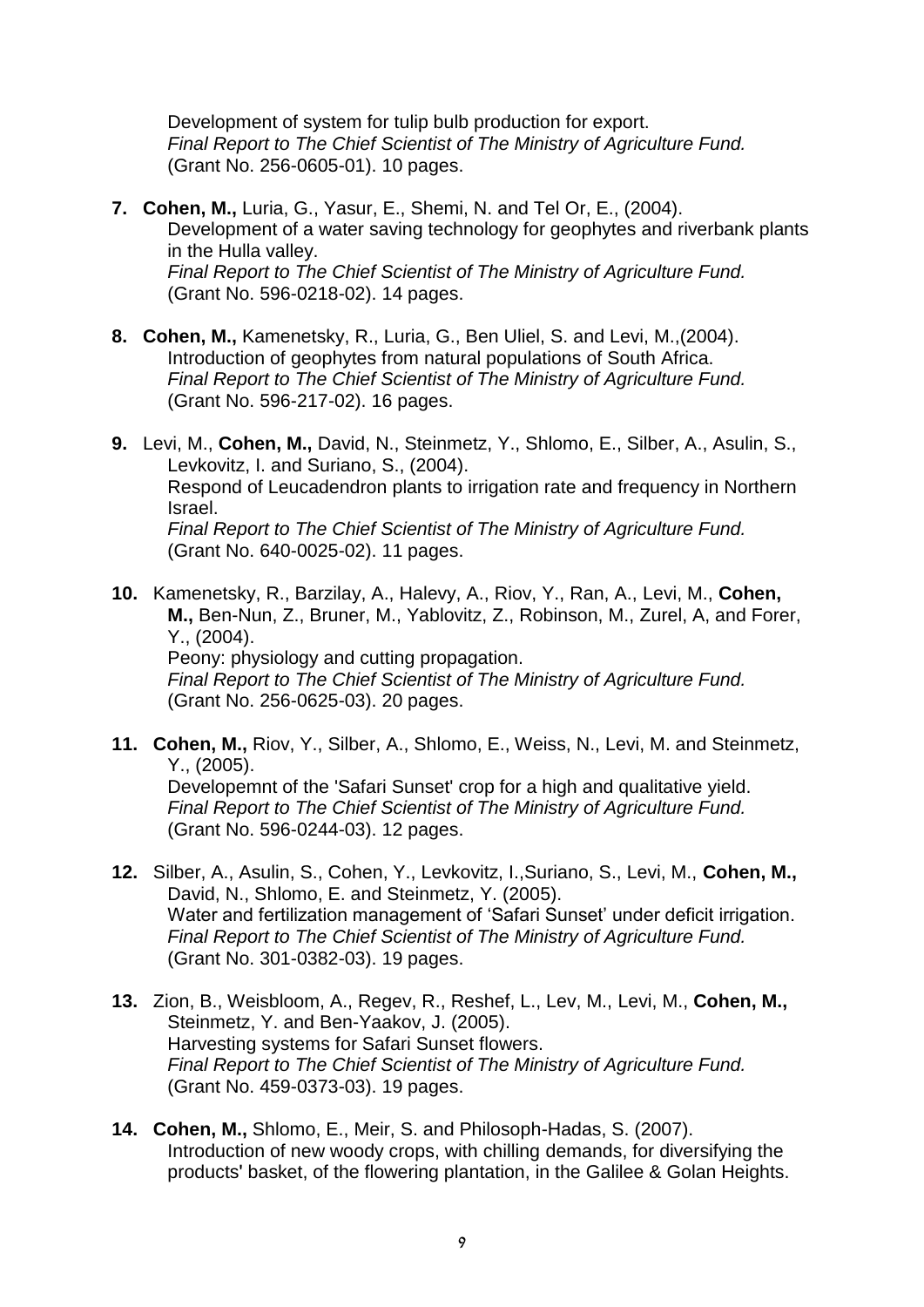*Final Report to The Chief Scientist of The Ministry of Agriculture Fund.* (Grant No. 596-0308-05). 22 pages.

- **15. Cohen, M.,** Riov, Y., Silber, A., Kamenetsky, R., Levi, M., Eran, D. and Steinmetz, Y., (2007). Factors that involve in the ripening of 'Safari Sunset' stems. *Final Report to The Chief Scientist of The Ministry of Agriculture Fund.* (Grant No. 596-0287-05). 11 pages.
- **16.** Meir, S., Philosoph-Hadas, S., Salim, S., Perzelan, Y., Kamenetsky, R., Barzilay, A., **Cohen, M.**, Ran, Y., Finkelshtein, S. and Silber, A., (2007). Peony: Improving cut flowers quality by examining the effects of growth conditions and developing postharvest treatments. *Final Report to The Chief Scientist of The Ministry of Agriculture Fund.* (Grant No. 430-0007-06). 19 pages.
- **17. Cohen, M.,** Riov, Y., Silber, A., Shlomo, E., Spiegei, E., Steinmetz, Y. and Eran, D., (2008). Development of a protocol for new cultivars and clones of Leucadendron as cut flower and pot plant products. *Final Report to The Chief Scientist of The Ministry of Agriculture Fund.* (Grant No. 596-0321-06). 16 pages.
- **18. Cohen, M.,** Luria, G., Lahav, T., and Levi, M.(2009). Development of new cultivars of Lilium longiflorum. *Final Report to The Chief Scientist of The Ministry of Agriculture Fund.* (Grant No. 596-0341-07). 31 pages.
- **19. Cohen, M.,** Luria, G., Shemi, N., and Levi, M., (2009). Production of Iris rhizomes as a new agricultural activity in the Hula valley.*Final Report to The Chief Scientist of The Ministry of Agriculture Fund.* (Grant No. 596-0318-07). 24 pages.
- **20.** Kamenetsky, R., **Cohen, M.,** Silber, A., Levi, M., Meir, S., Philosoph-Hadas, S., Luria, G. and Steinmetz, Y., (2009). Growing Peony as perennial crop: environmental effect of the assimilate translocation and quality of underground crowns and flowers. *Final Report to The Chief Scientist of The Ministry of Agriculture Fund.* (Grant No. 256-0713-07). 24 pages.
- **21.** Gamliel, A., Benihes, M., Kaminetzky, R., Silber, A., Steinmetz, Y., Levi, M. and **Cohen, M.,** (2010). Root and crown pathogens of Paeonia lactiflora and their management. *Final Report to The Chief Scientist of The Ministry of Agriculture Fund.* (Grant No. 459-4302-08). 19 pages.
- **22. Cohen, M.**, Kamenetsky, R., Philosoph-Hadas, S., Meir, S., Rosenberger, I., Perzelan, Y. and Levy, M. (2011),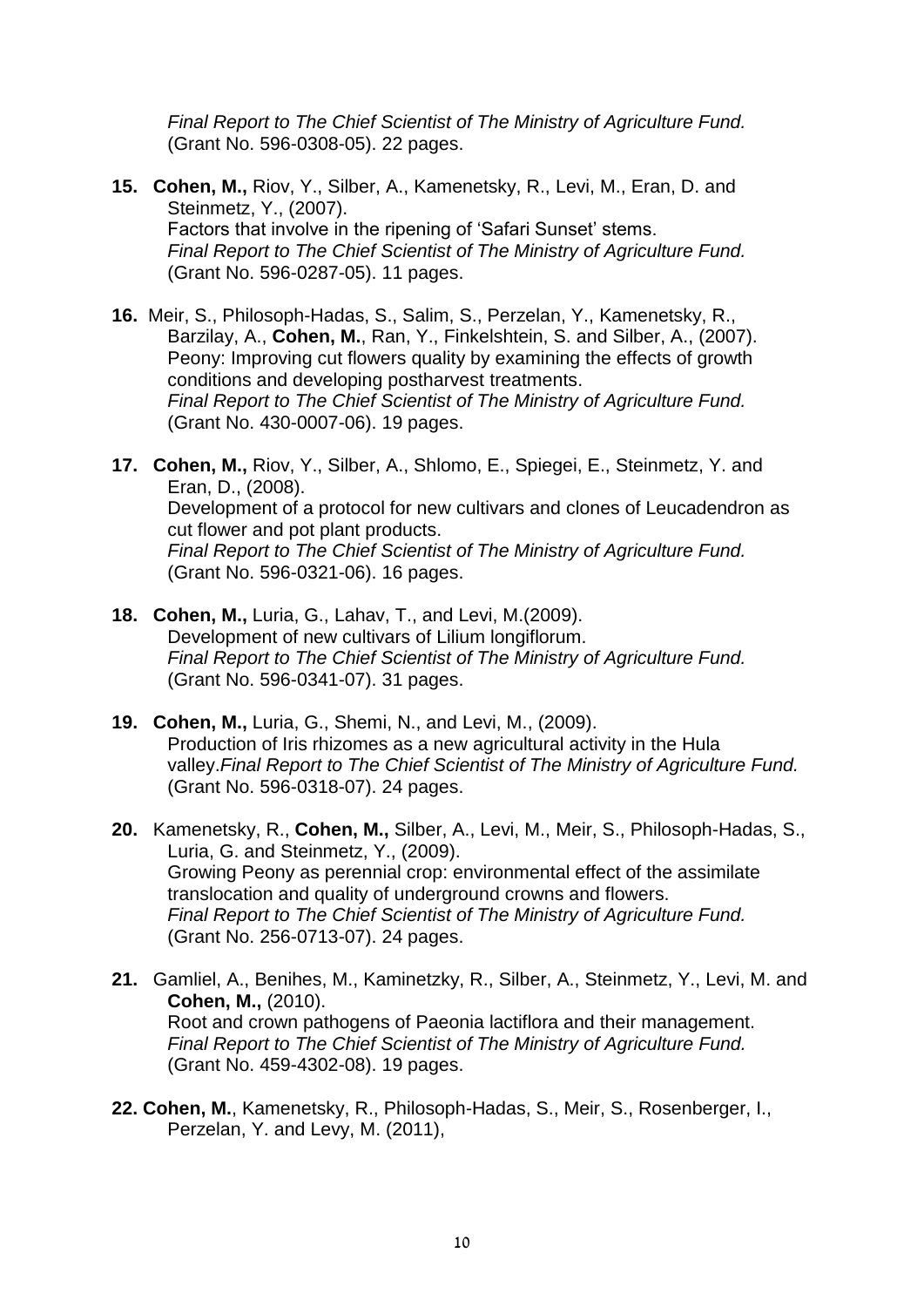Understanding the factors responsible for leaf blackaning and dessication in 'Safari Sunset' branches during transport and developing means to prevent them.

*Final Report to The Chief Scientist of The Ministry of Agriculture Fund.* (Grant No. 596-0359-10). 30 pages.

**23.** Philosoph-Hadas, S., Meir, S., **Cohen, M.**, Kamenetsky, R., Zemach, H. (2012). Leucadendron 'Safari Sunset': Optimization of pre- and postharvest management for quality improvement of the cut branches following prolonged sea transport

*Final Report to The IPA (International Protea Association) Fund.* (Grant No. 430-0333-10). 3 pages.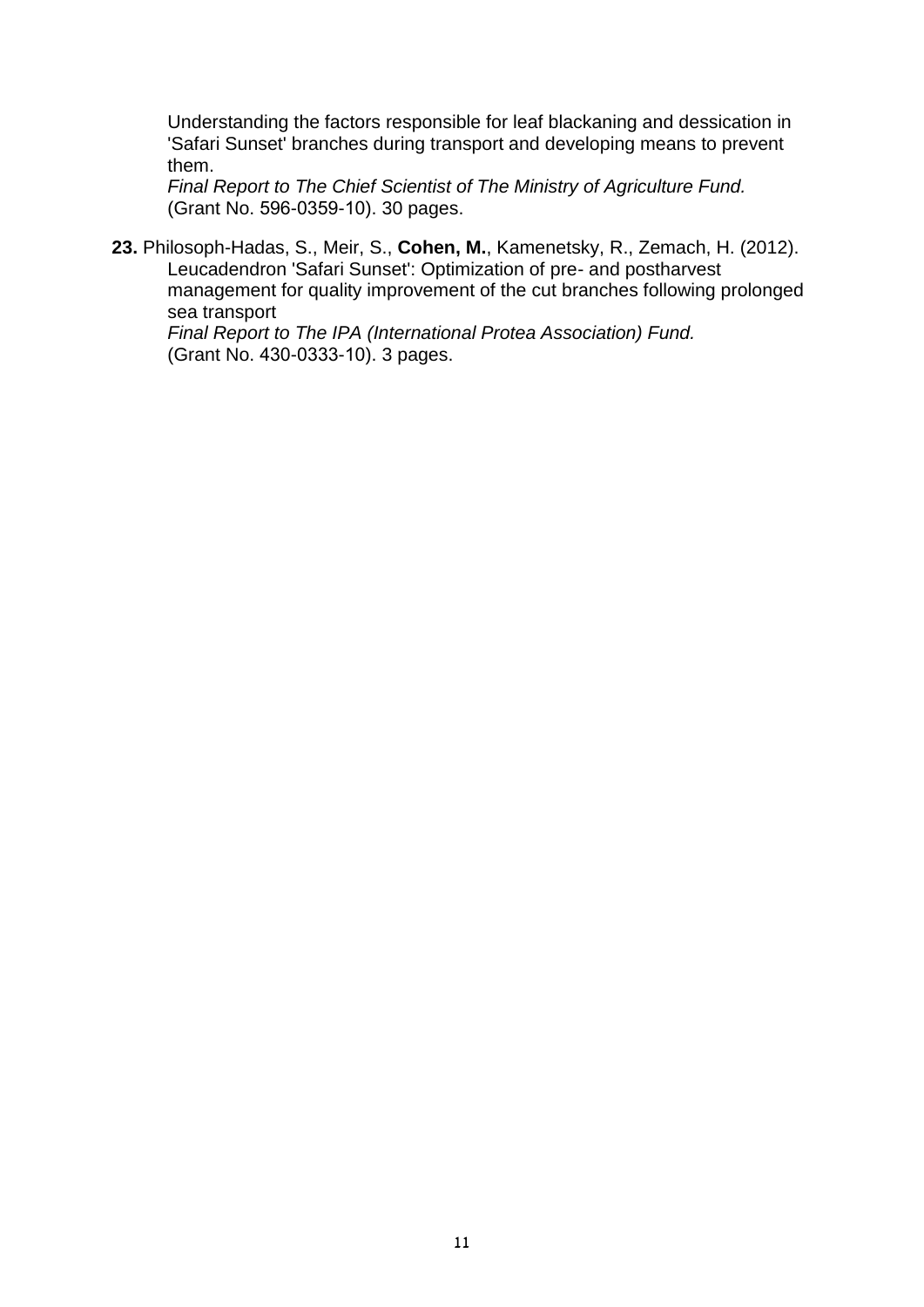# **Part III: LIST OF MAJOR ACHIEVEMENTS**

#### **Peony – from research to high economic crop production**

Development of peony as new cut flowers was initiated in Northern R&D in the early 1990-s, and from the beginning of this research I actively participated in scientific projects, market research and surveys, numerous meetings and professional tours in Israel and abroad, scientific conferences and discussions on development of this important ornamental crop. I was involved with the development of peonies as off season cut flowers from the very initial stages until now, in close collaboration with Prof. A. Halevy and Prof. R. Kamenetsky.

Understanding the annual physiological cycle and especially dormancy and cultivar dependent chilling requirements led to development of 3 growth strategies, which resulted in earlier marketing of cut flowers from Israel.

After the starting of commercial plantations we went on with research regarding irrigation and fertilization, plant protection, improvement of satisfying chilling demands by means of passive energy and production of Peonies as pot plants. Today, the Peony, planted on 500 dunams, became the most profitable flower crop in Israel.

#### **Production of** *Leucadendron.* **'Safari Sunset'**

L. 'Safari Sunset' became a major crop of the flowers production activity in the northern region of Israel from mid 1990-s. I was involved with research issues as principal investigator and as cooperating researcher. Since 'Safari Sunset' branches are marketed for the ornamental value of their floral bracts and leaves (and not for the flowers which do not posses ornamental value), my research led to better understanding of the physiological relationship between inflorescence, bracts and leaves. This understanding enabled to develop a protocol for pruning, understanding the factors responsible for leaf blackening and improving fertilization regime. 'Safari Sunset' production area developed from 10 to 2500 dunams since 1995 through 2007. Due to commercial difficulties and world-wide economical crisis, production